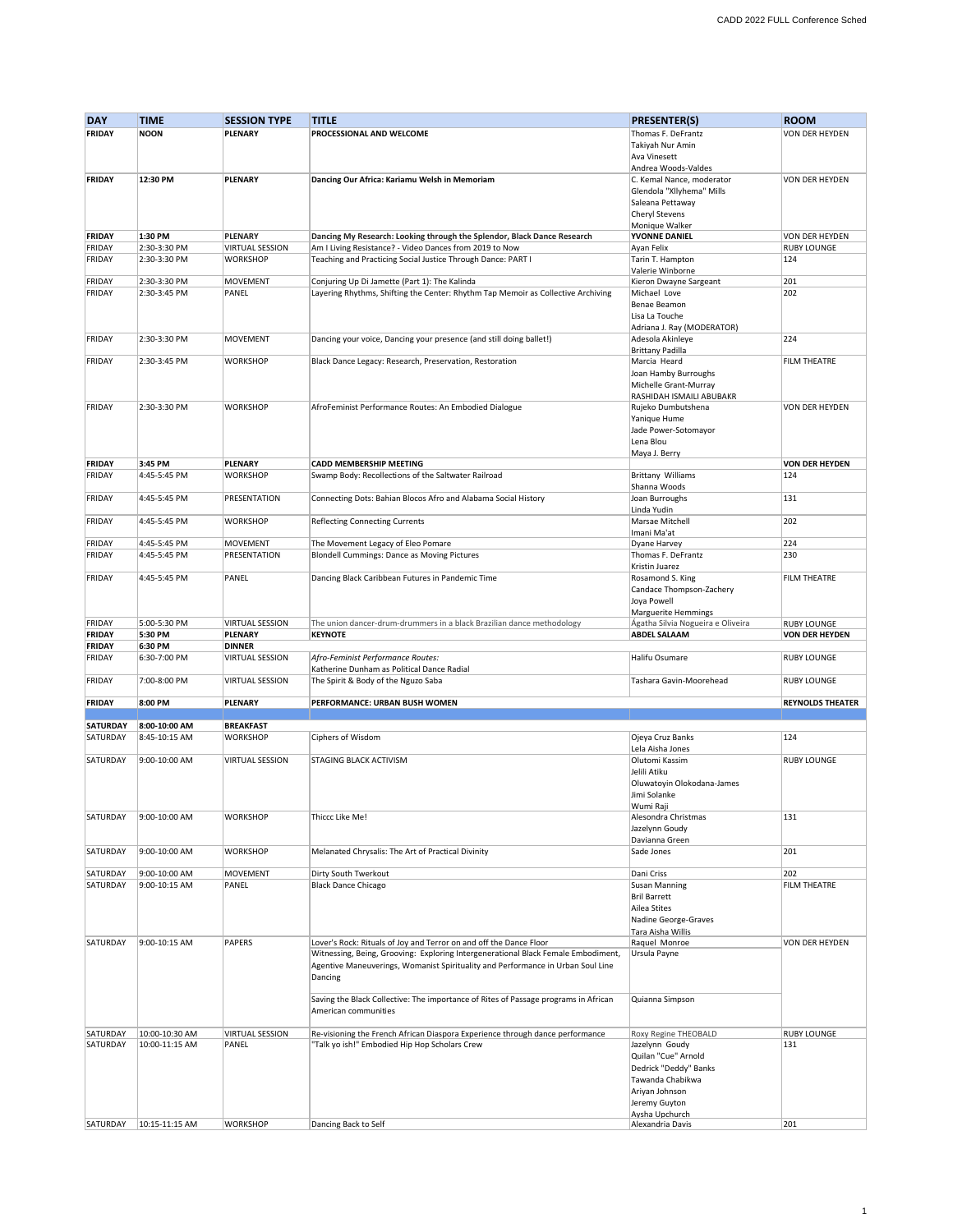| SATURDAY             | 10:15-11:15 AM                   | PRESENTATION                       | Navigating "World Dance" in Higher Education: Afro Cuban Jazz Repertory                                       | Gabrielle Tull                             | 202                          |
|----------------------|----------------------------------|------------------------------------|---------------------------------------------------------------------------------------------------------------|--------------------------------------------|------------------------------|
| SATURDAY             | 10:15-11:15 AM                   | <b>MOVEMENT</b>                    | The Art of Progression in the Umfundalai Dance Technique                                                      | Monique Walker                             | 224                          |
|                      |                                  |                                    |                                                                                                               | C. Kemal Nance                             |                              |
| SATURDAY<br>SATURDAY | 10:30-11:00 AM<br>10:30-11:30 AM | <b>VIRTUAL SESSION</b><br>WORKSHOP | Black Dance, family and re-existence in Medellin (Colombia)<br><b>Black Stadium</b>                           | Anamaria Tamayo-Duque<br>Mari Travis       | <b>RUBY LOUNGE</b><br>124    |
| SATURDAY             | 10:30-11:45 AM                   | PANEL                              | Intentionality and reciprocity in intergenerational transmission of African dance and                         | Akua Kouyate-Tate                          | FILM THEATRE                 |
|                      |                                  |                                    | culture: it's not osmosis or one-directional                                                                  | <b>Bintou Kouyate</b>                      |                              |
|                      |                                  |                                    |                                                                                                               | Mosunmoluwa Hamilton-Samuel                |                              |
| SATURDAY             | 11:00-11:30 AM                   | <b>VIRTUAL SESSION</b>             | I am dancing my African Brazilian Ancestrality on stages and streets of the USA, in                           | Amadou Kouyate<br>Isaura Oliveira          | <b>RUBY LOUNGE</b>           |
|                      |                                  |                                    | resistance.                                                                                                   |                                            |                              |
| SATURDAY             | 11:30 AM-12:30 PM                | PANEL                              | Teaching/Learning/Leading Black Dance Together in Higher Education                                            | P. Kimberleigh Jordan                      | 131                          |
|                      |                                  |                                    |                                                                                                               | Joselli Audain Deans<br>Dean James Frazier |                              |
|                      |                                  |                                    |                                                                                                               | Dean Endalyn Taylor                        |                              |
|                      |                                  |                                    |                                                                                                               | Dr. Takiyah Nur Amin                       |                              |
| SATURDAY             | 11:30 AM-12:30 PM                | <b>MOVEMENT</b>                    | Katherine Dunham: Matriarch of Modern Dance: Movement With Meaning                                            | Nicole Thomas                              | 201                          |
| SATURDAY             | 11:30 AM-12:30 PM                | PRESENTATION                       | Roller Skating While Black                                                                                    | Isaiah Harris                              | 202                          |
| SATURDAY             | 11:30 AM-12:30 PM                | <b>MOVEMENT</b>                    | Vogue Aesthetics: Release Your Inner C*nt                                                                     | J'Sun Howard                               | 224                          |
|                      |                                  |                                    |                                                                                                               |                                            |                              |
| <b>SATURDAY</b>      | 11:45 AM-1:45 PM                 | LUNCH                              |                                                                                                               |                                            |                              |
| SATURDAY             | 12:00-1:00 PM                    | <b>VIRTUAL SESSION</b>             | "Through Her Looking Glass" Exploring Black Women's Liberation through Dance                                  | IfePresswood                               | <b>RUBY LOUNGE</b>           |
| SATURDAY             | 12:00-1:00 PM                    | <b>WORKSHOP</b>                    | remembering red ingredients for a recipe to pack                                                              | Jasmine Hearn                              | RUBY LAWN (MEET IN           |
| SATURDAY             | 1:00-2:00 PM                     | <b>VIRTUAL SESSION</b>             | <b>DECODE NOIR</b>                                                                                            | Deirdre Molloy                             | LOBBY)<br><b>RUBY LOUNGE</b> |
|                      |                                  |                                    |                                                                                                               |                                            |                              |
| SATURDAY             | 1:00-2:00 PM                     | <b>MOVEMENT</b>                    | The Caribbean and Black Dancing Body                                                                          | Makayla Peterson                           | 124                          |
| SATURDAY             | 1:00-2:00 PM                     | <b>WORKSHOP</b>                    | African Diaspora Dance and Embodied Health Practices: Public Health Implications for Sheila A. Ward           |                                            | 131                          |
|                      |                                  |                                    | Addressing Sexual Violence, Sexual and Reproductive Health, and Health Equity                                 |                                            |                              |
| SATURDAY             | 1:00-2:00 PM                     | <b>WORKSHOP</b>                    | Reimagining Historical Black Dance Studies in Higher Academia                                                 | Opal Michele Cole                          | 202                          |
|                      |                                  |                                    |                                                                                                               | Dexter Jones                               |                              |
| SATURDAY             | 1:00-2:00 PM                     | <b>MOVEMENT</b>                    | Resonating Tenderness Within Black Femme & Non-Binary Embodiment                                              | Juliet Irving<br>Amari Jones               | 201                          |
| SATURDAY             | 1:00-2:00 PM                     | <b>WORKSHOP</b>                    | RoseWater                                                                                                     | Michelle Grant-Murray                      | 224                          |
|                      |                                  |                                    |                                                                                                               | A'Keitha Carey                             |                              |
|                      |                                  |                                    |                                                                                                               | Melissa Cobblah Gutierrez                  |                              |
|                      |                                  |                                    |                                                                                                               | Shanna L Woods                             |                              |
|                      |                                  |                                    |                                                                                                               | Erika Loyola                               |                              |
| SATURDAY             | 1:15-2:15 PM                     | <b>FILM</b>                        | Pretxs 3000                                                                                                   | Augusto Soledade                           | <b>FILM THEATRE</b>          |
| SATURDAY             | 2:00-2:30 PM                     | <b>VIRTUAL SESSION</b>             | Afro-Feminist Performance Routes:                                                                             | Luciane Ramos Silva                        | <b>RUBY LOUNGE</b>           |
|                      |                                  |                                    | Acogny technique - south south decolonizing dance syllabus connections                                        |                                            |                              |
| SATURDAY             | 2:15-3:15 PM                     | <b>MOVEMENT</b>                    | Embodied Ethiopian Culture: Ethio-Modern Dance                                                                | RAS Mikey Courtney                         | 124                          |
| SATURDAY             | 2:15-3:30 PM                     | PANEL                              | Cosmo-aesthetics of Black Womanhood: Intimate Relationalities Across the Stage,<br>Screen and Sanctuary       | Rainy Demerson<br>Mika Lior                | 131                          |
|                      |                                  |                                    |                                                                                                               | Bernard Brown                              |                              |
| SATURDAY             | 2:15-3:15 PM                     | <b>MOVEMENT</b>                    | Congo Roots - Dance                                                                                           | karen prall                                | 201                          |
| SATURDAY             | 2:15-3:15 PM                     | <b>WORKSHOP</b>                    | NFTs and Black Dance Legacy- Evidence of the Ephemeral                                                        | Alexandra Warren                           | 202                          |
|                      |                                  |                                    |                                                                                                               | Hashim Warren                              |                              |
| SATURDAY             | 2:15-3:15 PM                     | <b>WORKSHOP</b>                    | Making the Artivist                                                                                           | Vershawn Sanders-Ward                      | 224                          |
| SATURDAY             | 2:30-3:30 PM                     | <b>VIRTUAL SESSION</b>             | Interrogating Tipping Point(s): When Black Space becomes White                                                | Sarah Ziglar<br>Ajara Alghali              | <b>RUBY LOUNGE</b>           |
| SATURDAY             |                                  |                                    |                                                                                                               | Erin Falker-Obichigha                      | <b>FILM THEATRE</b>          |
|                      | 2:30-3:30 PM                     | <b>PAPERS</b>                      | Strategies for Improving the Transition of African Diaspora Dance Practitioners into<br>Higher Education      | Keshia Wall                                |                              |
|                      |                                  |                                    |                                                                                                               |                                            |                              |
|                      |                                  |                                    | Higher Education Auditions: Who is Excluded?                                                                  | Enya-Kalia JORDAN                          |                              |
| <b>SATURDAY</b>      | 3:30 PM                          | PLENARY                            | The Black Sound of Women in Tap                                                                               | Constance Valis Hill                       | VON DER HEYDEN               |
|                      |                                  |                                    | <b>KEYNOTE</b>                                                                                                | <b>DIANNE WALKER</b>                       |                              |
|                      |                                  |                                    | Tap Dancing Together: a conversation                                                                          | Dianne Walker, Dexter Jones, Margaret      |                              |
|                      |                                  |                                    |                                                                                                               | Morrison, Chloe Arnold, Kenji Igus, and    |                              |
|                      |                                  |                                    |                                                                                                               | Lynn Dally, moderated by Brynn Shiovitz    |                              |
| <b>SATURDAY</b>      | 5:00-7:00 PM                     | <b>DINNER</b>                      |                                                                                                               |                                            |                              |
| SATURDAY             | 5:00-6:00 PM                     | <b>VIRTUAL SESSION</b>             | Black Dance, Black Health                                                                                     | <b>Beverly Pittman</b>                     | <b>RUBY LOUNGE</b>           |
| SATURDAY             | 6:00-7:00 PM                     | <b>VIRTUAL SESSION</b>             | Film screening of Rejoice! Diaspora Dance Theater's newest film, 'Who We Carry' with  Oluyinka Akinijola      |                                            | <b>RUBY LOUNGE</b>           |
|                      |                                  |                                    | discussion and movement prompts with the Artistic Director, Oluyinka Akinjiola                                |                                            |                              |
|                      |                                  |                                    |                                                                                                               |                                            |                              |
| SATURDAY             | 6:15-7:15 PM                     | <b>MOVEMENT</b>                    | Teaching and Practicing Social Justice Through Dance:                                                         | Valerie Winborne                           | 124                          |
|                      |                                  |                                    | Part II                                                                                                       | Tarin T. Hampton                           |                              |
| SATURDAY             | 6:15-7:15 PM                     | <b>WORKSHOP</b>                    | Gendering dance: Re-assessing the role of the Togo Atchan female dancing body in                              | <b>EMMANUEL CUDJOE</b>                     | 131                          |
|                      |                                  |                                    | community development in Togo- West Africa                                                                    | Eric Baffour Awuah<br>ABIGAIL SENA ATSUGAH |                              |
| SATURDAY             | 6:15-7:15 PM                     | <b>MOVEMENT</b>                    | A(i)da Overton Walker and Jazz Dance: Historical Embodiment for Restorative                                   | Barbara Angeline                           | 201                          |
|                      |                                  |                                    | Connections to African Diasporic Ancestry                                                                     |                                            |                              |
| SATURDAY             | 6:15-7:30 PM                     | <b>PAPERS</b>                      | What is Haitian Contemporary Dance?<br>Pomare, Truth Telling and Creating a Black Australian Arts Institution | <b>Maxine Montilus</b><br>Carole Y Johnson | 202                          |
|                      |                                  |                                    |                                                                                                               |                                            |                              |
|                      |                                  |                                    | Mercedes Baptista and Katherine Dunham: reflections on dance, community and                                   | Erika Villeroy da Costa                    |                              |
|                      |                                  |                                    | difference in the Afro-Atlantic territories                                                                   |                                            |                              |